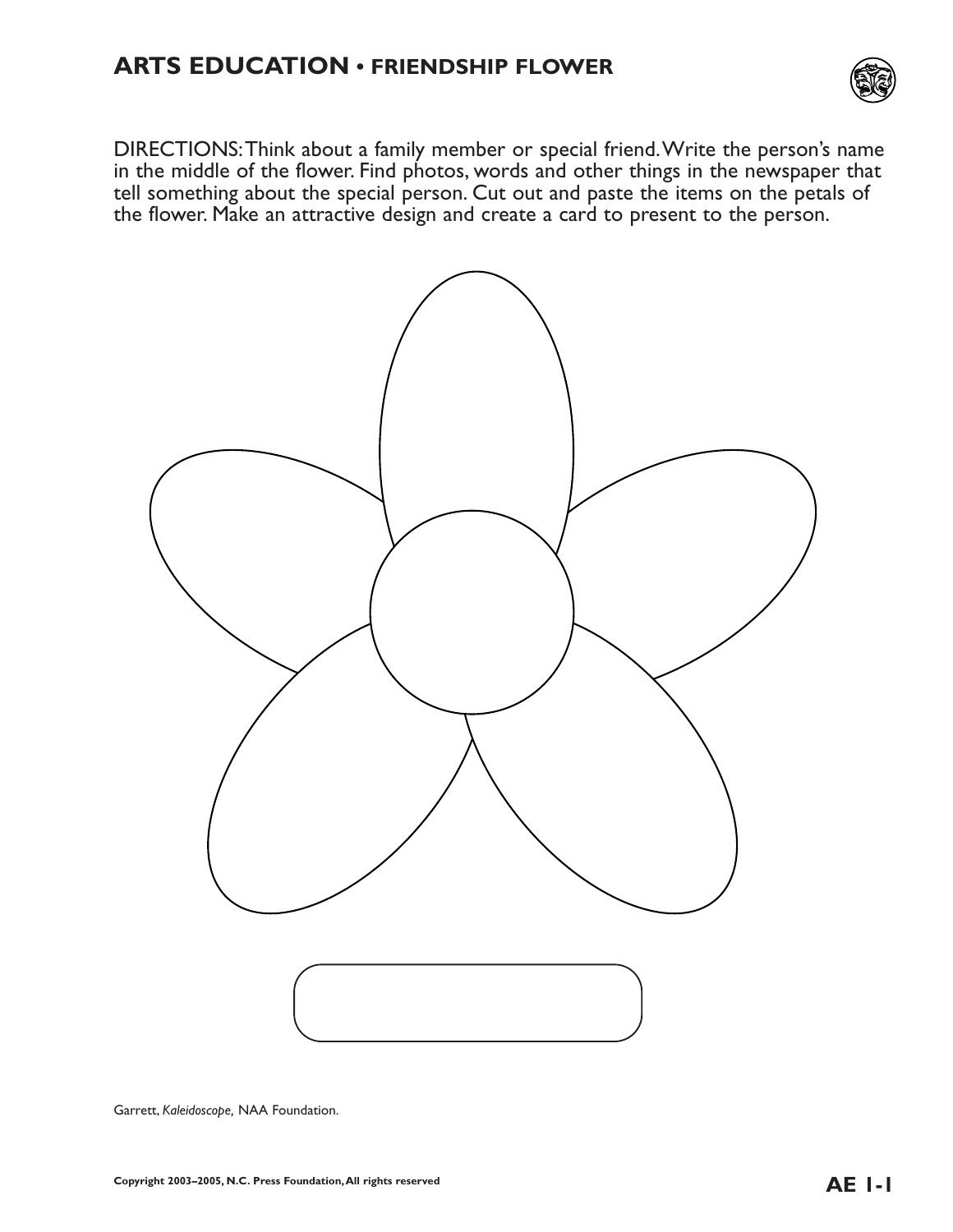

DIRECTIONS: Choose an item, photo or situation and describe it from the point of view of the object or someone inside the photo or situation. Cut out and paste or identify what you choose in the center circle. Explain the appeal to different senses or write a paragraph that pulls together your descriptions.



My paragraph:

FOLLOW-UP: List one of the senses in the center circle and, from the newspaper, write or cut and paste words and pictures that you associate with the sense.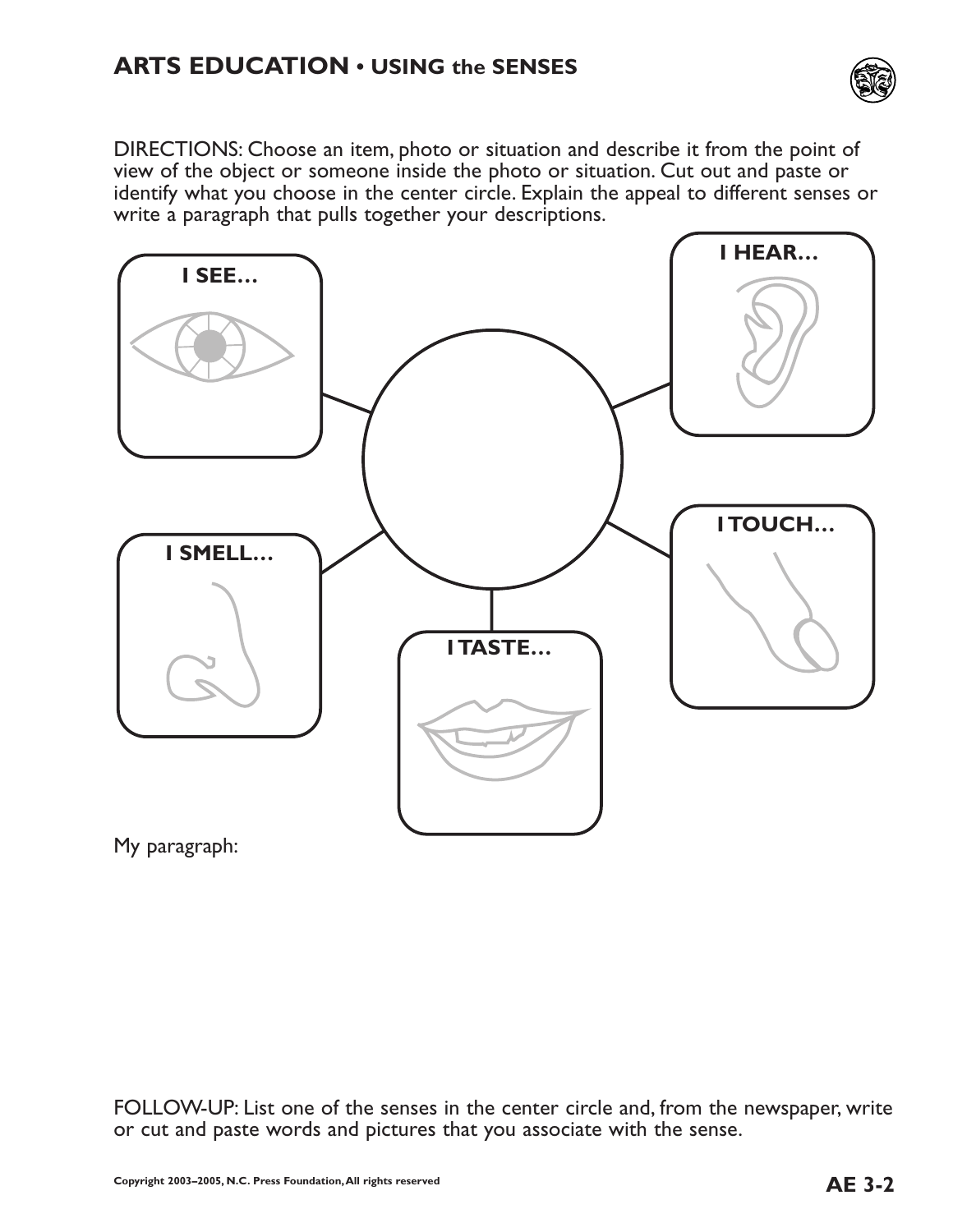

DIRECTIONS: Select real people from the news who are like the characters in a play that is read or performed. Explain the similarity.

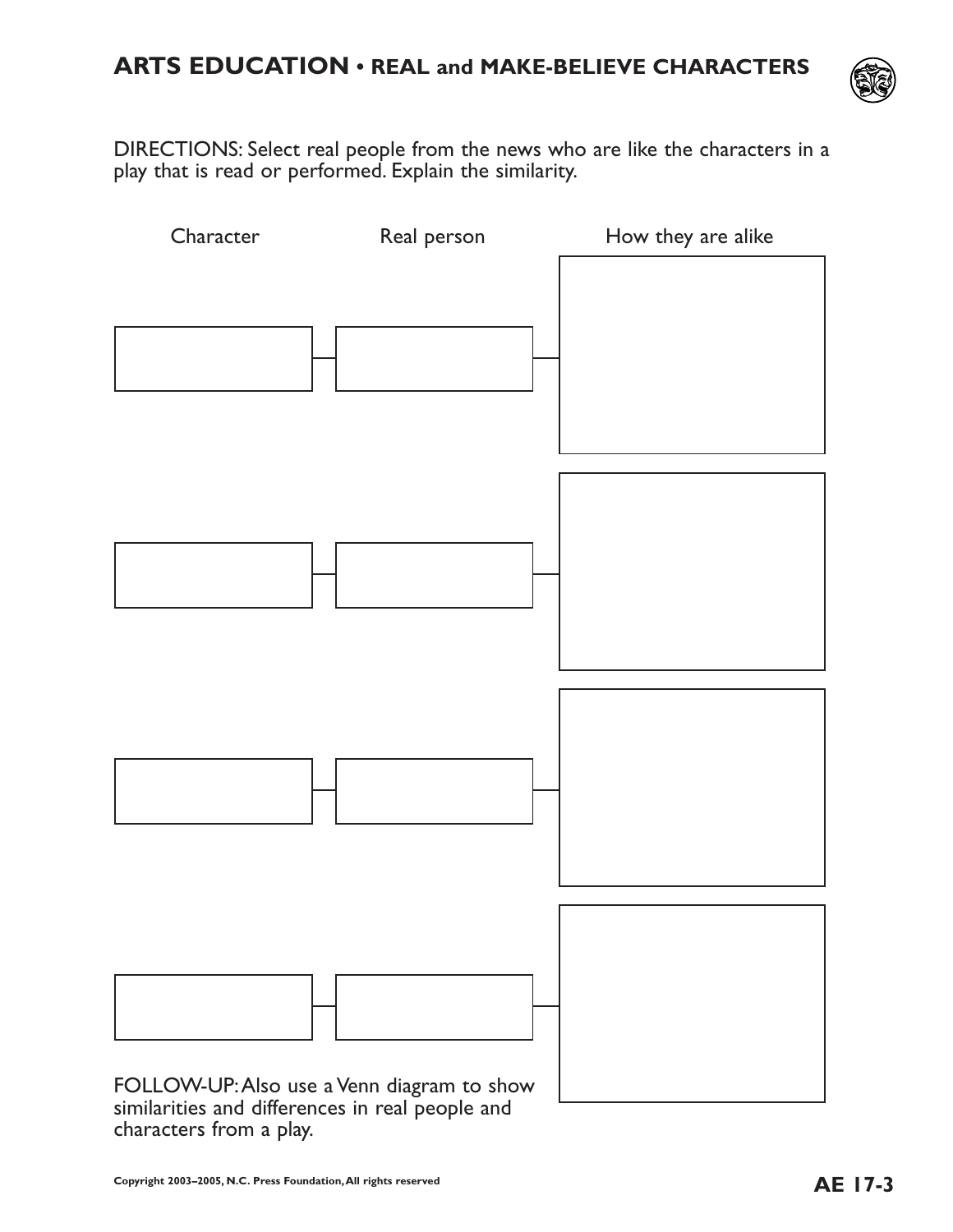## **ARTS EDUCATION • The MAIN CHARACTER**



DIRECTIONS:The main character in a play is called the protagonist. He or she will be on stage 90 percent of the time. During a week, identify the characters that appear in a favorite comic strip.Write the comic strip in the center circle and the characters that appear under each day.At the end, determine which one was the main character. Did any character appear more than 90 percent of the time? Eighty percent of the time? Twenty percent of the time? Does the main character change from week to week?\*



FOLLOW-UP: Keep a tally for a longer period of time to determine if there is one main character.Are the stories in comics told through that person's eyes? What do you think of that character? Are you sympathetic? Do you like him or her?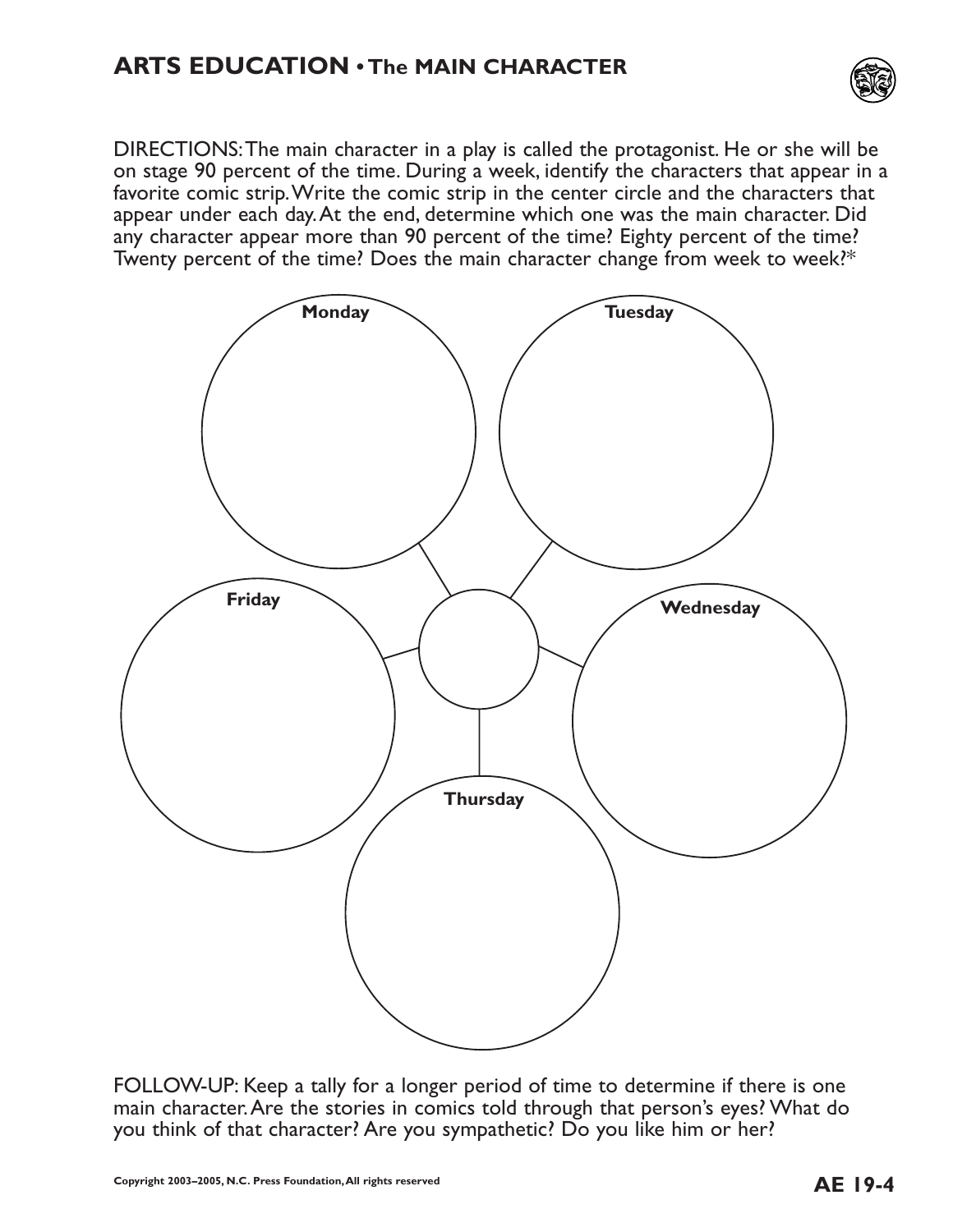#### **ARTS EDUCATION • STORY STRUCTURE**



DIRECTIONS:A good story starts with an action point that sets the pace for the opening scene.As the story progresses, the mood shifts from positive to negative and back again.The story structure below shows the shifting moods of a story that ends in a positive way:

|  | Scene One Scene Two Scene Three Scene Four Scene Five* |  |
|--|--------------------------------------------------------|--|
|  |                                                        |  |
|  | $\sim$                                                 |  |

Using a comic that tells a continuing story, a continuing news story or an in-depth feature, describe the events and indicate positive (+) and negative (-) actions in the story by circling the symbol. Record the dates when the events occur.

| Event | Event | Event |
|-------|-------|-------|
| $+ -$ | $+ -$ | $+ -$ |
| Date  | Date  | Date  |
| Event | Event | Event |
| $+ -$ | $+ -$ | $+ -$ |
| Date  | Date  | Date  |

FOLLOW-UP:Turn the comic strip, news story or feature into a play. Outline the events to fit the pattern of the story structure shown above.Write the play.

\*Young and others, *Halley's Comet:Teachers Guide.*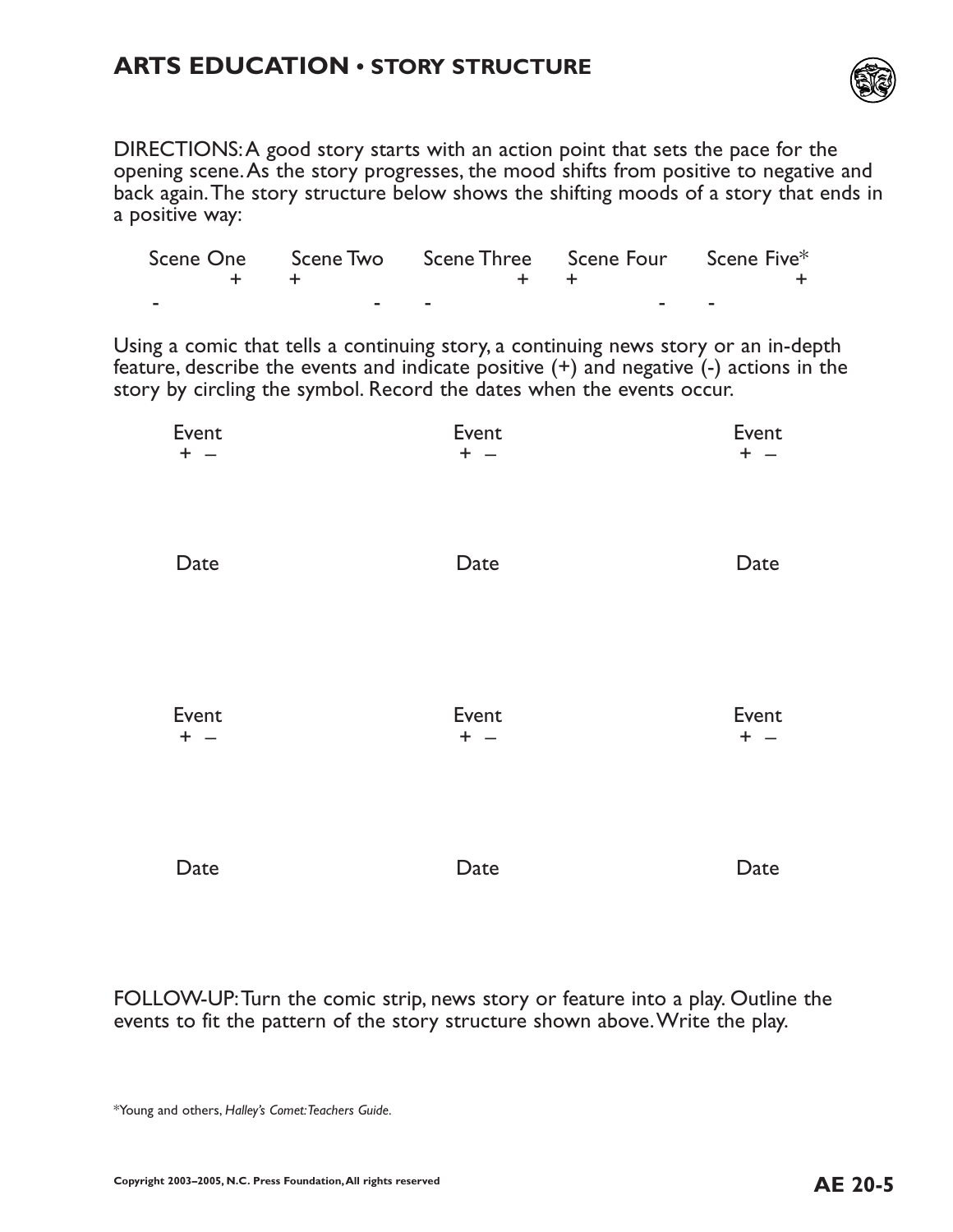#### **ARTS EDUCATION • BEGINNING to END**

DIRECTIONS: Follow a continuing story in the newspaper. It may come from comics, sports, features or local, national or world news. Use the graph and the questions below to determine if the story progresses as a play does.

Questions:

**Climax or**

1. Is there an action point?

2. Is there conflict and resulting action? Was there or is there likely to be a climax?

3. How was the situation changed

through the resulting action? For example, is the main character transformed or made better (or worse)? Is the situation transformed and made better (or worse)? 4. How are plays similar to and different from real life?

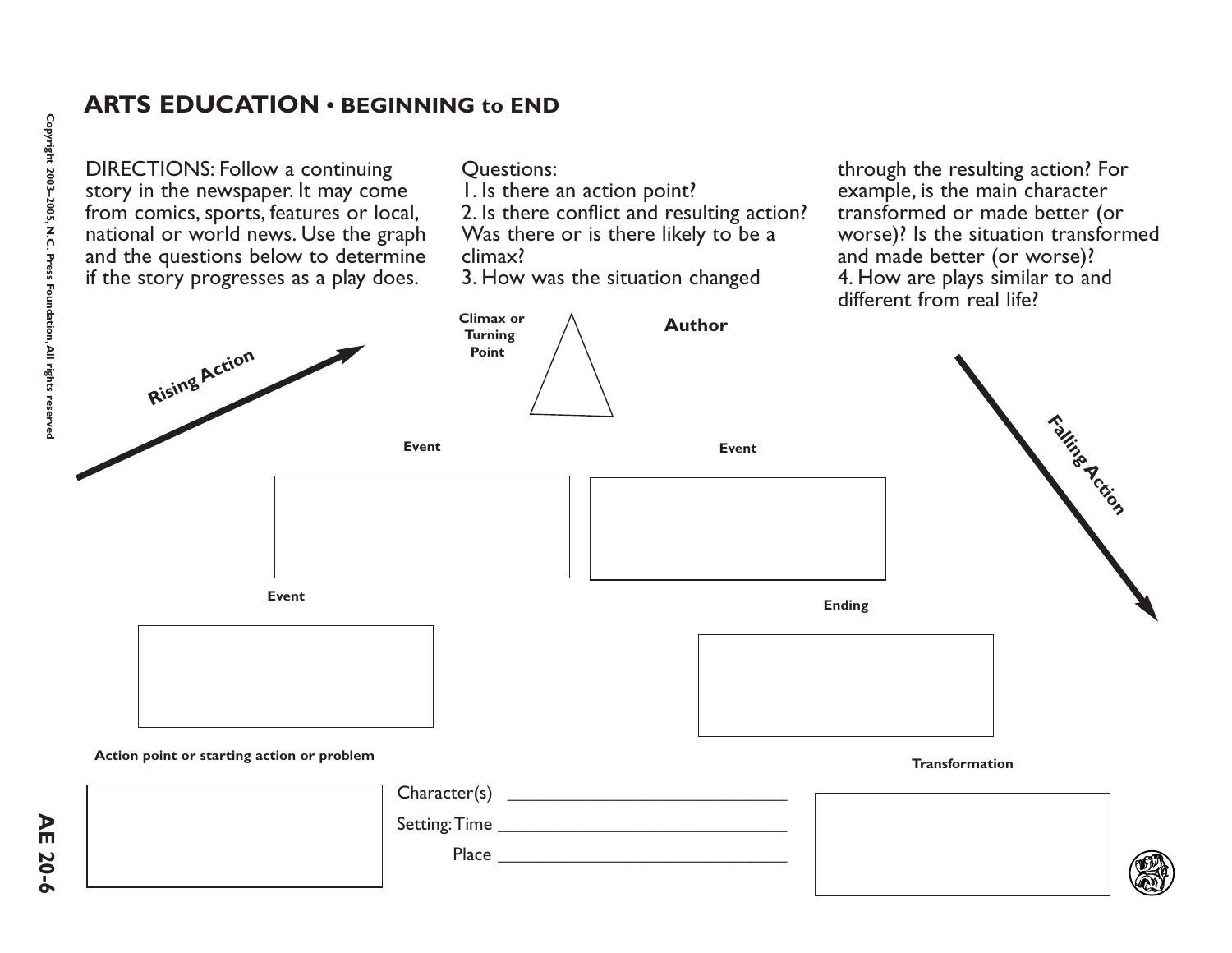## **ARTS EDUCATION • COMEDY,TRAGEDY and MORE**

DIRECTIONS: How are tragedy and comedy different? Imagine two characters in similar circumstances.Through different stories, one meets disaster while the other stumbles toward a happy ending.

Tragedy often deals with matters of life and death and ends badly for the main character who suffers more than he or she deserves.

Comedy evokes laughter and moves toward a happy ending.The main character suffers setbacks and may be mocked or ridiculed, but he or she prevails. Real stories told in newspapers

and stories told

through works of art

reveal comedy and tragedy. Find examples of comedy and tragedy in as many sources as you can and list what you find below:

|                                    | <b>Comedy Title</b> | <b>Tragedy Title</b> |
|------------------------------------|---------------------|----------------------|
| Newspapers                         |                     |                      |
| Local<br>performances              |                     |                      |
| Plays                              |                     |                      |
| <b>TV</b>                          |                     |                      |
| Film                               |                     |                      |
| Electronic<br>media<br>Productions |                     |                      |
| <b>Books</b>                       |                     |                      |

FOLLOW-UP: Explain your choices in discussions and writing.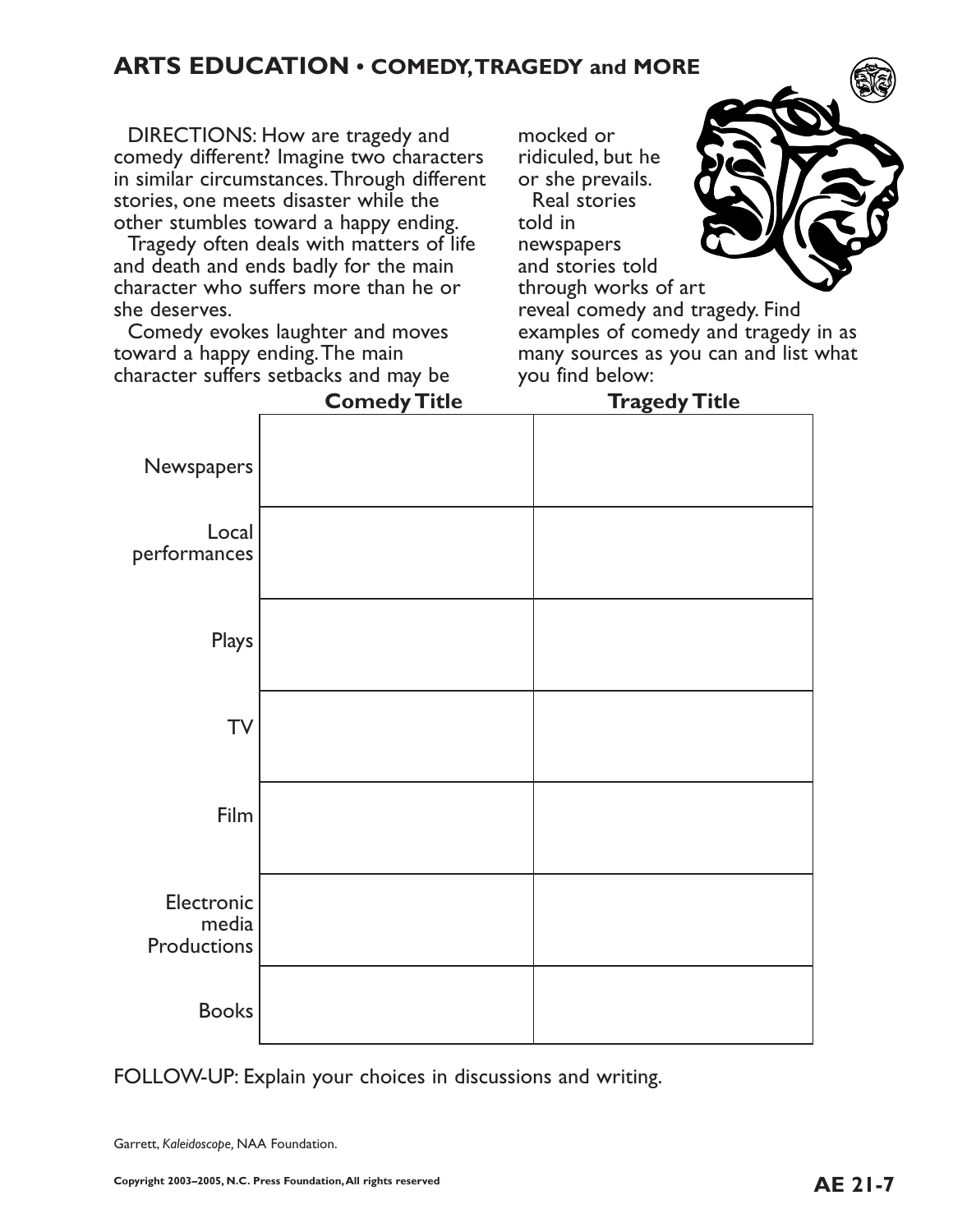## **ARTS EDUCATION • COMEDY,TRAGEDY and MORE, continued**

Distinctions between comedy and tragedy are not always clear cut. Find stories that fit the following definitions in newspapers, local performances, media and literature:



|                                                                                                  | Title | <b>Medium</b> |
|--------------------------------------------------------------------------------------------------|-------|---------------|
| Tragicomedy is a story<br>that usually has a sad part<br>but also has a happy ending.            |       |               |
| Dramady is a story with<br>a happy/sad combination.                                              |       |               |
| Docudrama is a story with<br>a documentary feel.                                                 |       |               |
| Black comedy is a story in<br>which bad things happen,<br>but they are so bad, it's funny.       |       |               |
| In Satire, vices are held<br>up to ridicule.                                                     |       |               |
| In theatre of the Absurd, the<br>lead character or world of the<br>play is irrational and silly. |       |               |
| A Surreal story interprets<br>the unconscious.*                                                  |       |               |

\*Hanson, Handout.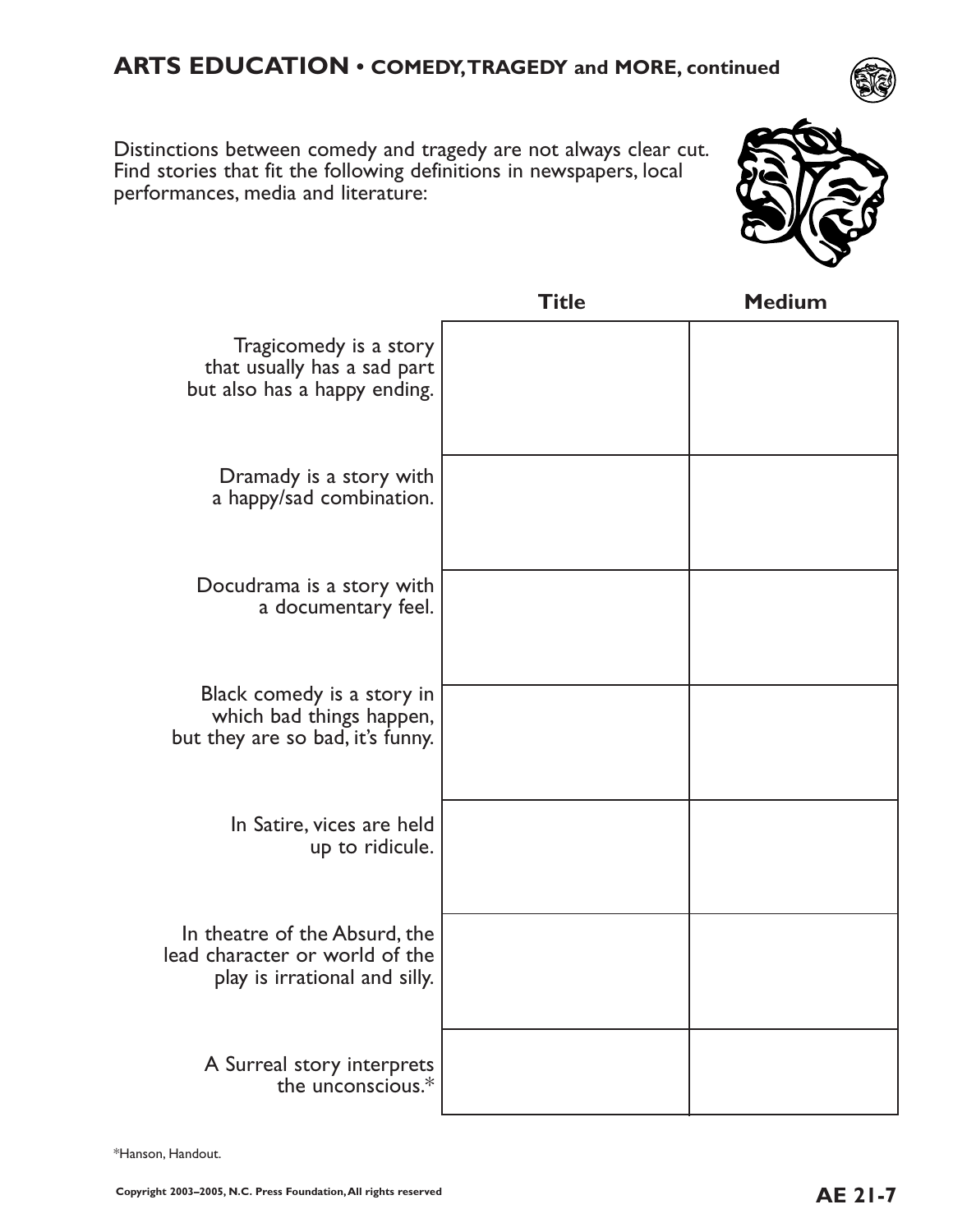# **ARTS EDUCATION • WORDS in ART**



DIRECTIONS: Circle in the newspaper any words or phrases that are directly or indirectly related to music, drama, visual arts and theatre arts. Do not limit your choices to stories about the arts. From the words you find, choose ones with multiple meanings and record the words and definitions below. Be prepared to defend your reasons for the words selected.

| Music             | Visual arts       |
|-------------------|-------------------|
| Word:             | Word:             |
| Art definition:   | Art definition:   |
|                   |                   |
| Other definition: | Other definition: |
|                   |                   |
|                   |                   |
|                   |                   |
| Dance             | Theatre arts      |
| Word:             | Word:             |
| Art definition:   | Art definition:   |
|                   |                   |
|                   |                   |
| Other definition: | Other definition: |
|                   |                   |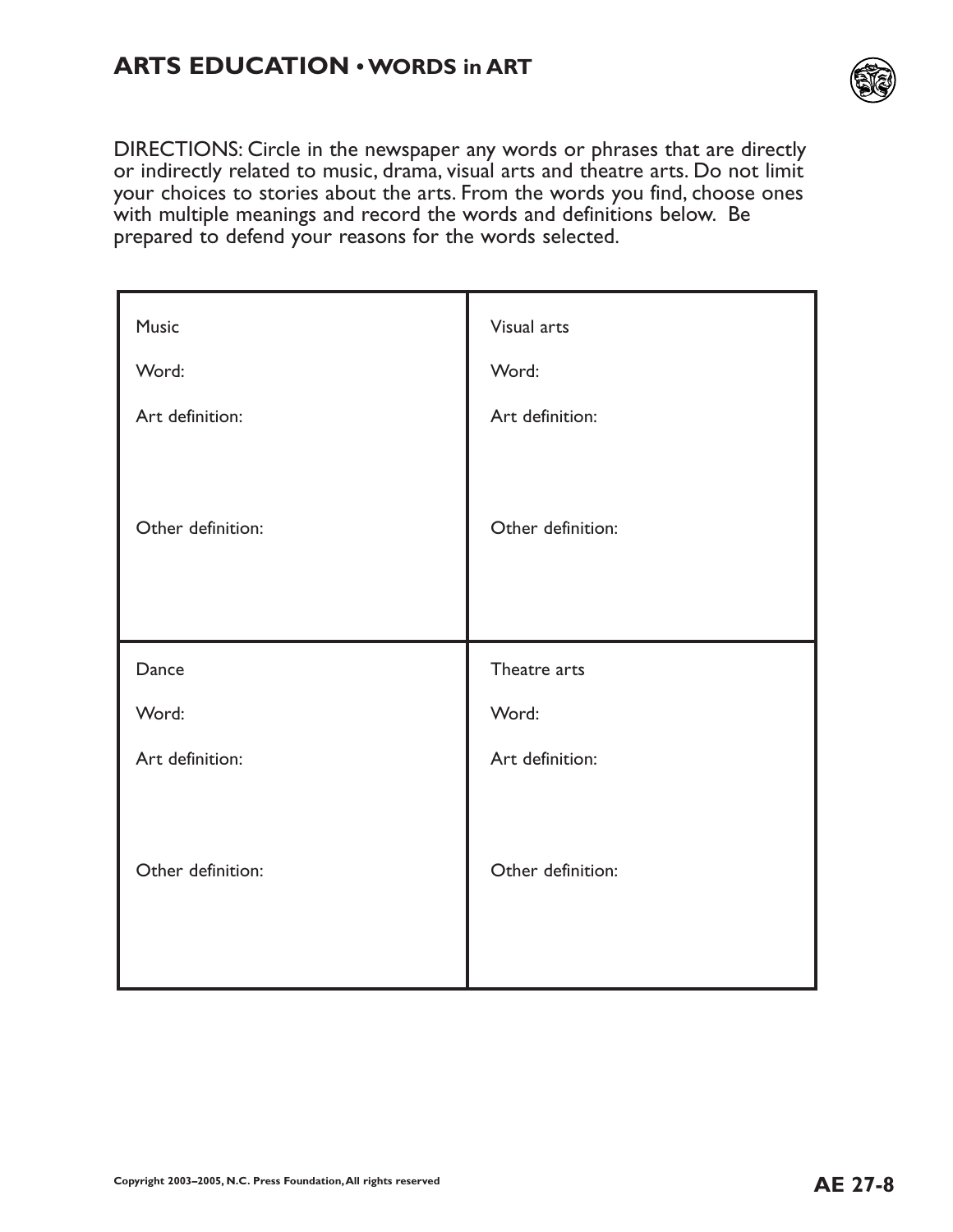# **ARTS EDUCATION • REAL-LIFE ARTISTS**



DIRECTIONS: Scan the newspaper for information about artists who work in your community.Write their names below under the proper category. Circle those who earn their living as artists and underline those for whom art is an avocation.

| Music | <b>Visual Arts</b>  |
|-------|---------------------|
|       |                     |
|       |                     |
|       |                     |
|       |                     |
| Drama | <b>Theatre Arts</b> |
|       |                     |
|       |                     |
|       |                     |
|       |                     |
|       |                     |

FOLLOW-UP: Choose one artist to invite to the class. Come up with questions to ask the person and send the questions with the invitation to speak. If the person is not able to visit the school, she or he may be willing to answer the questions over the phone or by email.